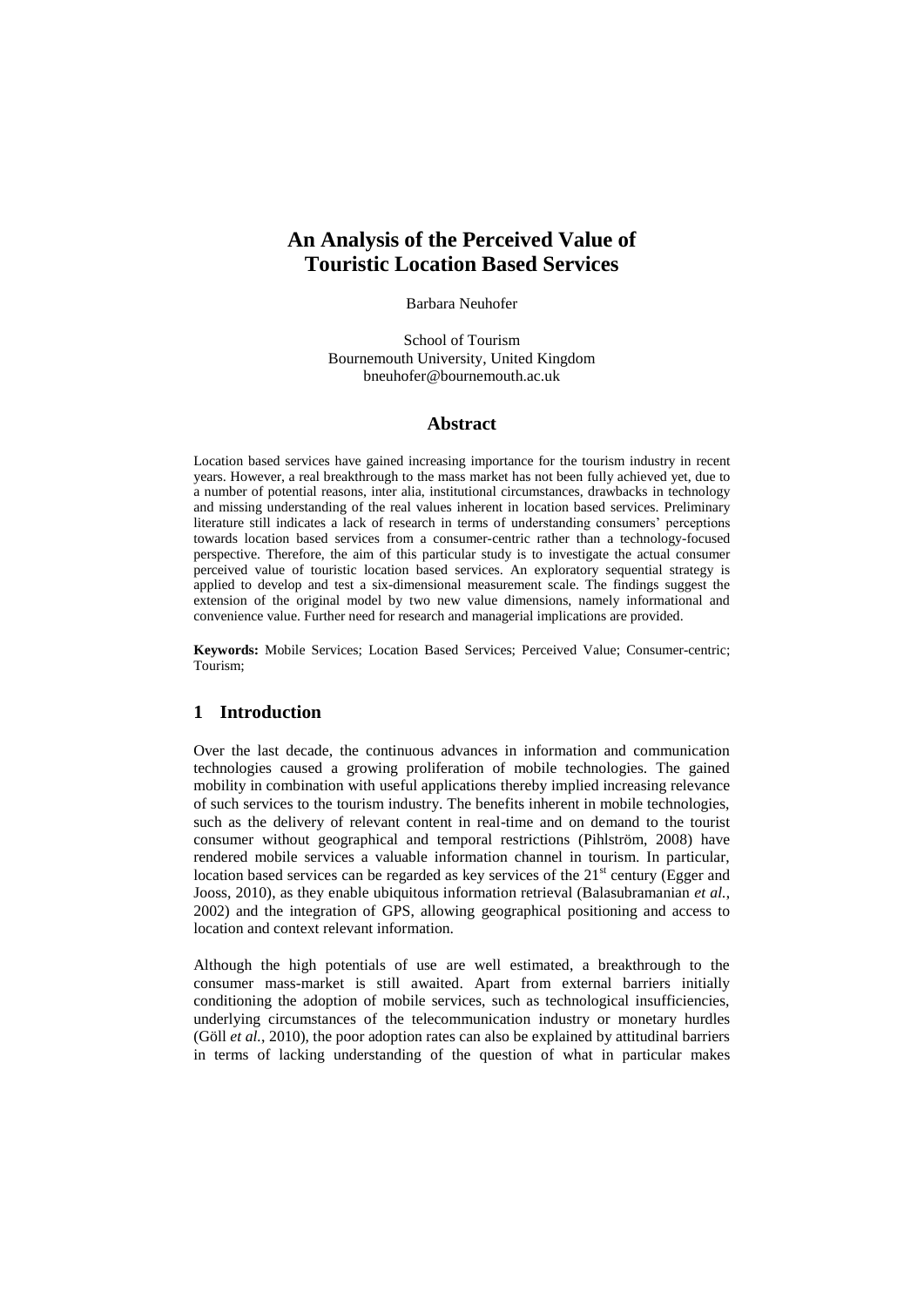consumers adopt these new technologies. In other words, what are the decisive values that someone would use location based services? Hitherto, it appears that the question of what specific value location based services deliver is not fully explored yet.

Despite the increasing significance of mobile services for society and industry, to date only limited research has been conducted in terms of investigating mobile services from a consumer-centric perspective (Sweeny and Soutar, 2001). A number of authors (Dickinger, 2006; Rasinger *et al.*, 2007; Pihlström, 2008) argue that most of the literature in the field has predominantly been technology-focused so far by applying prominent models, such as the TAM (Davis, 1989) to assess technology adoption. However, Pura (2005) claims that in the context of mobile services, there is great need for understanding end-users, their relative value perceptions and emotions derived from using a service. This is in line with a number of researchers (Komulainen *et al.*, 2004; Lubbe and Louw, 2010) who highlight the necessity for identifying the values that trigger the intention to use mobile services. This knowledge is particularly essential for the actual creation of value. Once perceived values inherent in mobile services are understood, these can be specifically communicated to both, current users as well as non-users who might adopt mobile services in the future (Pura, 2005).

## **2 Theoretical Background**

#### **2.1 Location Based Services in Tourism**

Location based services (LBS) have received increasing attention over the past years, mostly due to the recognition of the benefits gained by the geographical localisation and subsequent provision of relevant information (Pura, 2005). However, a number of recent studies (Pihlström, 2008; Wittmer *et al.*, 2007) have witnessed a remaining breakthrough of location based services to the critical mass. As a matter of fact, market research affirms scarce adoption rates by revealing low numbers of people actually making use of mobile services. Although the mobile phone penetration rate for the EU-27 constitutes 122 % (RTR, 2010), the smart phone penetration rates are comparatively low among the EU5 (UK, France, Germany, Spain, Italy), with Italy having the highest penetration rate of 32 % and France the lowest with 15.2 % (Blanford, 2010). The major impediment thereby constitutes high costs (61.7 %), followed by the missing comprehension of the added value (36.1 %) (Statista, 2010). As a result, the relatively poor adoption rates of mobile services lead to the assumption that much more research is still needed to fully comprehend the real value that consumers gain from using these services.

However, Pedersen (2005) argues that existing models in current literature explain the adoption and use of mobile services only to an insufficient extent. Most studies conducted so far have focused on technological aspects of mobile services, such as the Technology Acceptance Model (Davis, 1989), the UTAUT (Venkatesh *et al.*, 2003), the Technology Readiness (Davis *et al.*, 1989) or the Innovation Diffusion Theory (Rogers, 2003) to name but a few. However, despite the great attention in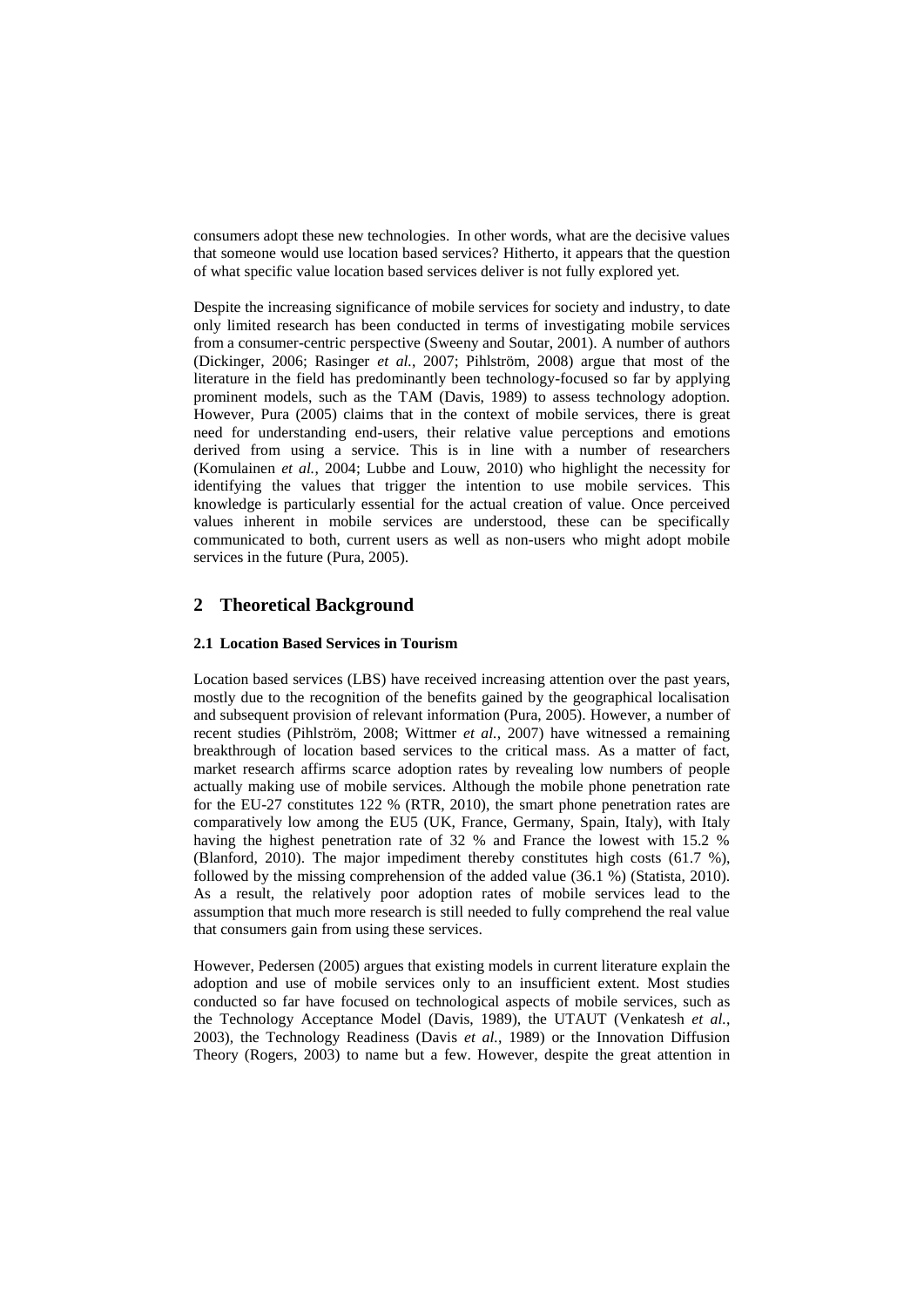literature, these models have also received criticism in the course of the past 20 years (Bigné *et al.*, 2010) and have often been subject of revision or extension with nontechnology variables. As a result, instead of extending or reworking the TAM model yet another time in order to be applicable to the respective research context, the present study advocates the application of the perceived value construct instead. This is supported by Wittmer *et al.* (2007) who claim that research must become less technology-focused and more end-user oriented, which is in line with Kleijnen *et al.* (2004) who confirm a huge lack of research focusing on the consumer perspective.

Hence, the present lack of breakthrough of location based services coupled with researchers' demands for more consumer-centric work in order to understand the full complexity of the values inherent in location based services, provide the rationale for the present study to explore the perceived value of touristic location based services.

#### **2.2 The Framework of Perceived Value**

According to Bettman *et al.* (1998) perceived value can be described as the value that consumers receive by the use of a product or service. Perceived value originally derives from a number of earlier notions, such as perceived price, perceived service quality and perceptions (DeSarbo *et al.* 2001; Oh, 1999). Pihlström (2008) however argues that perceived value has substantially replaced most of these traditional notions to date.

In early literature, the concept of perceived value was regarded as a one or two-fold construct, whereby the emphasis was initially put on the estimation of the overall perceived value and later on the benefit-sacrifice continuum (Zeithaml, 1988). However, in recent years, the two-fold perspective of perceived value has come under increasing attack. Opponents to this simplistic approach argue that due to its dynamic nature, perceived value cannot be regarded as a compromise between getting and giving, but rather constitutes a consideration of irrational and subjective benefits based on affective emotional reactions, experienced by the individual (Sweeney and Soutar, 2001). As a matter of fact, perceived value has undergone a transition from a simplistic model to a multi-dimensional construct (Sweeney and Soutar, 2001). Sheth *et al.* (1991a/b) probably provide one of the most seminal contributions to perceived value, by developing a five-dimensional measurement scale, consisting of *functional, social, emotional, epistemic* and *conditional value*. These original five dimensions have served as a basis for a number of studies in the past (e.g. Sweeney and Soutar, 2001; Pihlström, 2008, Wang *et al.*, 2004). Sweeny and Soutar (2001) claim that Sheth *et al.*'s (1991b) model constitutes the currently best existing value construct applicable to different fields, however, indicate the potential for extension.

Pihlström (2008) for instance, applied Sheth *et al.*'s (1991b) original model and highlighted the need for adapting the theoretical framework to the context of mobile services, for the purpose of which a six-dimensional scale was created. Pihlström (2008) points out that for new electronic services a comprehensive conceptualisation is required, especially since mobile services may not be purely used for utilitarian but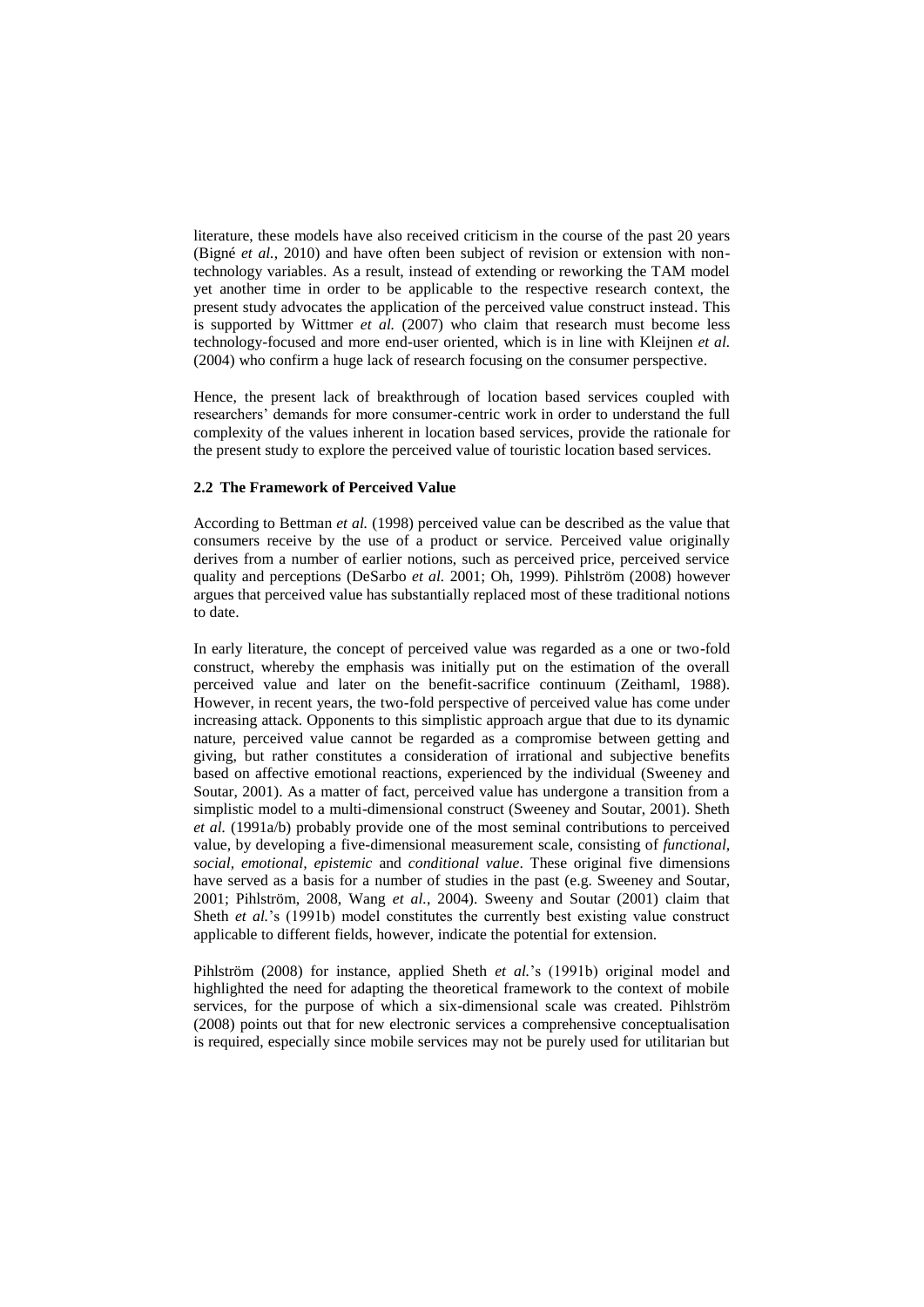rather for experiential and hedonic reasons, which has been supported by various empirical studies (e.g. Pura, 2005; Yang and Jolly, 2008).

Thus, for the scope of the present study the development of an appropriate multidimensional scale that meets the requirements of touristic location based services is imperative. In order to incorporate all value dimensions which best support the investigation of touristic location based services, a new research model had to be created for this study, which was based on the theoretical foundations of two existing models by Sheth et al. (1991a/b) and by Pihlström (2008). The conflation of both models allowed adopting a six-dimensional value scale by incorporating *functional, social, emotional, epistemic, conditional* and *monetary value*.

In addition to that, perceived value constructs often comprise so-called moderator and mediator variables. In this study, *attitude* as mediating variable to investigate users' attitudes towards using LBS as well as the outcome variable *behavioural intention* to determine users' predispositions towards using LBS, were included in the model. In due consideration of the exploratory nature of this research, a correlation between each single value dimension and attitude respectively behavioural intention was hypothesised, as well as a correlation between attitude as strong predictor of behavioural intention, leading to a total of 13 proposed hypotheses.

# **3 Methodology**

The methodological approach of the present research consisted of two major steps. The preliminary research process allowed developing a measurement scale, which was applied in the second step to measure users' perceived values of touristic LBS. Complying with the requirements of researching mobile services, qualitative and quantitative data had to be gathered, a process which is commonly referred to as mixed methods approach (Creswell, 2003). Mixed methods were applied in the frame of a sequential exploratory strategy, which is commonly adopted when exploring new phenomena, testing elements or refining test instruments (Creswell, 2003).

As a first step, comprehensive secondary research of existing literature and primary research by means of a qualitative content analysis and a qualitative expert interview were conducted to generate the pool of items necessary for developing the sixdimensional measurement scale. The second part of the research investigated users' perceived values of location based services by conducting a quantitative survey.

With regard to sampling, the prior use of location based services constitutes a prerequisite for people participating in the survey. This is in line with the participation criteria of previous studies (Pura, 2005; Dickinger, 2006; Pihlström, 2008; Kumar and Lim, 2008) who argue that in the mobile service context, non-users do not know what to expect since they have never used these services and therefore are not able to validate them properly. As a consequence, the target population is limited to LBS users only, which justifies the sampling method of a self-selection online survey. Respondents were asked to evaluate the pool of items of the six value dimensions as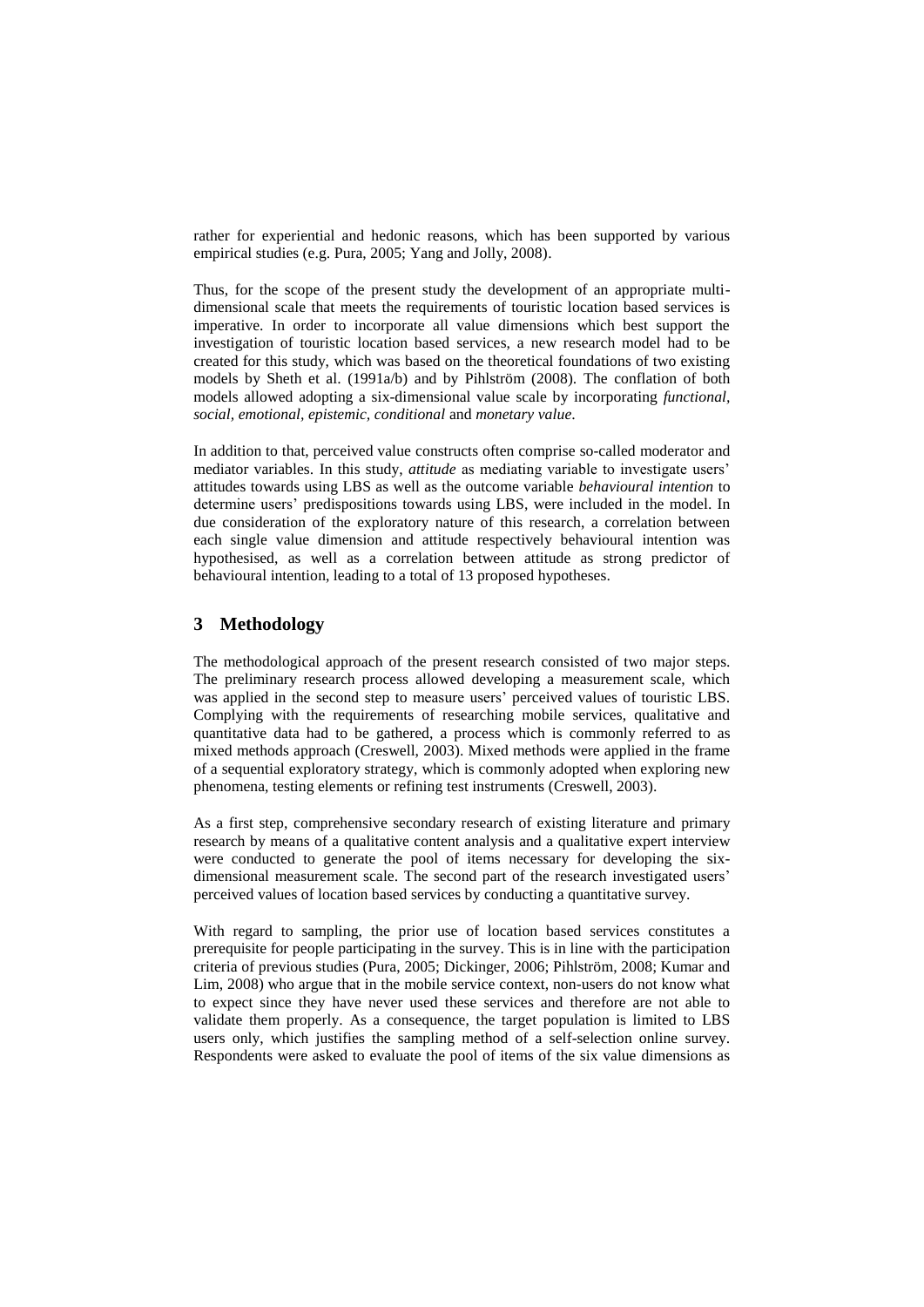well as the variables attitude and behavioural intention. The items were measured by means of a five-point Likert-scale (Saunders *et al.*, 2007) by asking for the extent of agreement, respectively disagreement, ranging from 1 (strongly agree) to 5 (strongly disagree). The online questionnaire was started 275 times, whereby an initial screening question ensured that only LBS users continued the survey, by means of which 101 people were filtered out. After data cleaning, a total number of 122 questionnaires could be retained for further analysis.

## **4 Findings**

#### **4.1 The Development of the Multi-Dimensional Measurement Scale**

A step-by-step process was undertaken to develop the multi-dimensional scale for the present study. First of all, existing value scales and associated items were obtained by drawing from secondary literature research of mobile services and perceived value. Thereby, suitable items were adopted one-to-one, whilst others were slightly adapted in terms of wording in order to be more applicable to the context of touristic location based services. Items could be adopted from following studies (Sweeney and Soutar, 2001; Pura, 2005; Yu *et al.*, 2005; Dickinger, 2006; Yang and Jolly, 2009; Kumar and Lim, 2008; Ruiz-Mafé *et al.*, 2010). Secondly, items were generated by means of a qualitative content analysis which proved to be crucial, as items from literature could be either partially confirmed or deemed irrelevant in the context of LBS. Thereby, frequently mentioned value aspects were incorporated in the corresponding value dimension of the construct. As a third step, the pool of items was judged by an expert interview to evaluate the semantic content of the items derived from both, literature and content analysis, which was crucial at this stage to ensure the validity of the scale. Eventually, a measurement scale with a total of 44 items divided into six value dimensions and two variables, *attitude* and *behavioural intention*, could be developed.

Previous studies (Pura, 2005; Dickinger, 2006; Yang and Jolly, 2008) suggest a separate analysis of the measurement model and the structural model in order to get a more comprehensive understanding of each single construct. On that account, firstly a factor analysis was performed to measure the proposed model in terms of items and corresponding dimensions. Secondly, a regression analysis was conducted to measure the hypothesised relationships between all perceived value dimensions and the dependent variables *attitude* respectively *behavioural intention*.

#### **4.2 Results of the Factor Analysis**

In order to test the factorability of the variable sets, a few indicators had to be considered. Kaiser-Meyer-Olkin Measure of Sampling Adequacy (MSA) was used, which indicated a value of 0.848 and hence exceeded the threshold of 0.8, being considered as meritorious (Backhaus *et al.*, 2006). Bartlett's Test of Sphericity was significant 0.000. The communalities range between 0.691 and 0.880, whereby all communalities are higher than 0.40, which is considered good in social sciences. The factors show a high variance explained ranging from 3.570 % to 33.157 % with a total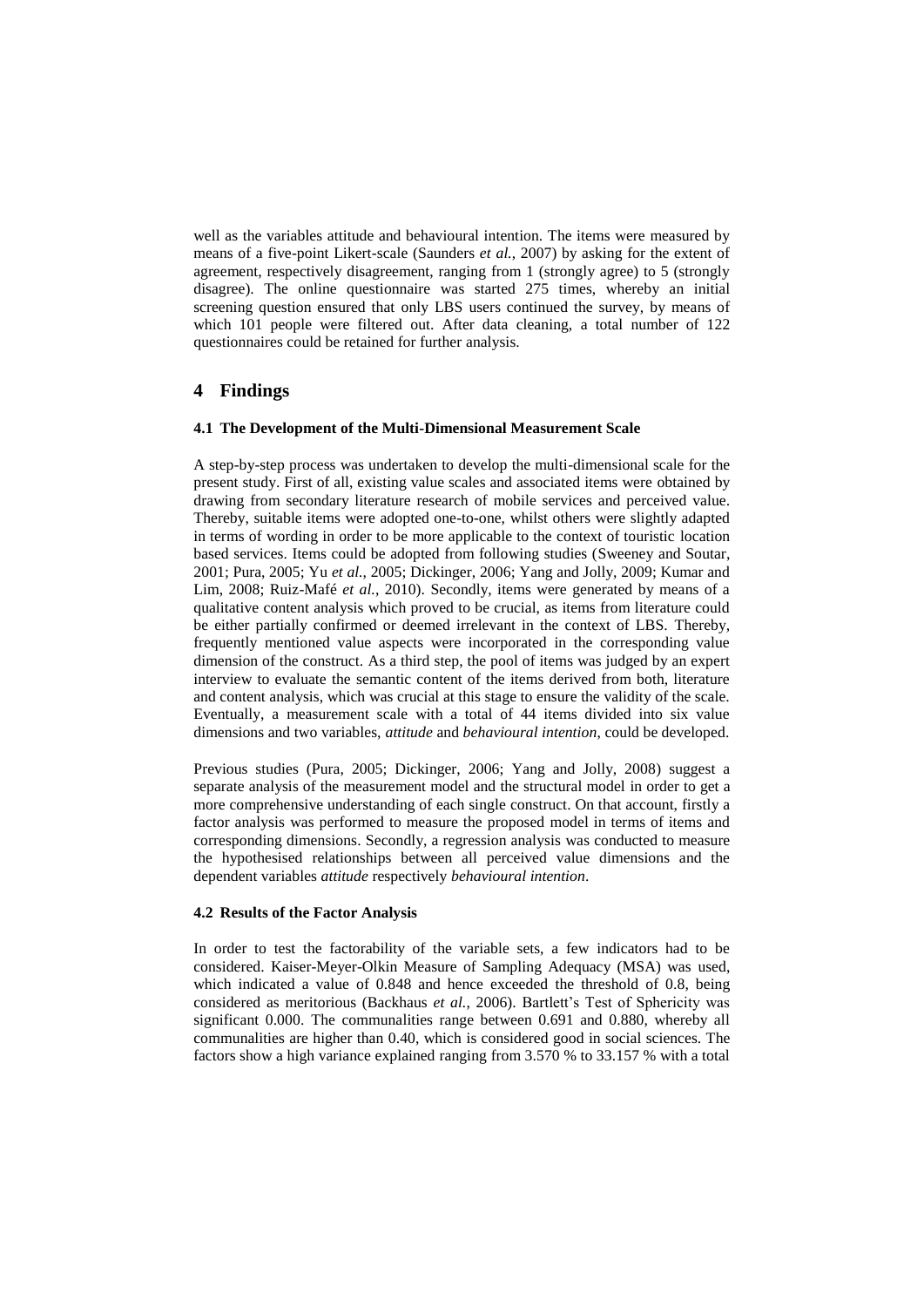variance explained of 77.243 %. As a result, the adequacy of data for conducting a factor analysis can be assumed (Tabachnik and Fidell, 2001).

According to literature (Fabrigar *et al.*, 1999), there exist a number of extraction procedures for the conduction of a factor analysis. In this particular study, a Principal Component Analysis (PCA) was applied. Although there is disagreement in literature (e.g. Fabrigar *et al.*, 1999; Costello and Osborne, 2005) about PCA being a true factor analysis method, since it constitutes a data reduction method by reducing variables to principal components accounting for the maximum of the variance of observed variables (Suhr, 2005), it nevertheless is one of the most applied techniques in practice. In terms of rotation, the most commonly applied method constitutes the orthogonal Varimax rotation, although literature strongly favours oblique rotation as it yields slightly better results (Costello and Osborne, 2005). The present study came to the conclusion to adopt a PCA with the oblique rotation method Promax (Kappa 4).

In terms of number of extracted factors, broad consensus suggests the extraction of factors with an Eigenvalue greater than 1.0 (Backhaus *et al.*, 2006), whereby the number of factors revealing the clearest loading picture shall be retained (Costello and Osborne, 2005). Literature additionally proposes a scree plot test, which allows the researcher to manually search for the appropriate number of factors based on a graph of Eigenvalues, which reaffirmed eight extracted factors in this particular study. The results of this study indicate that the same six value dimensions (*functional, social, emotional, epistemic, conditional, monetary*) as initially proposed in the research model (Sheth *et al.* 1991a/b; Pihlström, 2008) could be extracted from the data. In addition to that, two new dimensions could be extracted loading on separate constructs, which were named *convenience value* and *informational value*. The Pattern Matrix obtained by the PCA is depicted below in Table 1.

| Nr. / Factor  | <b>Indicator</b>                                       | Load | V.E.     | $\alpha$ |
|---------------|--------------------------------------------------------|------|----------|----------|
| 1 Functional  | LBS are usually consistent and reliable                | .970 | 11.237 % | .788     |
|               | LBS usually have good functions                        | .698 |          |          |
|               | LBS usually fulfil my needs well                       | .807 |          |          |
| 2 Convenience | LBS are usually easy to use                            | .886 | 3.570 %  | .700     |
|               | LBS usually provide the service in a timely<br>manner  | .797 |          |          |
| 3 Social      | Using LBS helps me to feel accepted by others          | .951 | 33.157 % | .895     |
|               | Using LBS improves the way I am perceived by<br>others | .919 |          |          |
|               | Using LBS makes a good impression on others            | .667 |          |          |
|               | Using LBS gives me social approval                     | .920 |          |          |
| 4 Emotional   | Using LBS is fun                                       | .569 | 6.029 %  | .867     |
|               | Using LBS is enjoyable                                 | .844 |          |          |
|               | Using LBS is interesting                               | .654 |          |          |

### **Table 1.** Final Measurement Model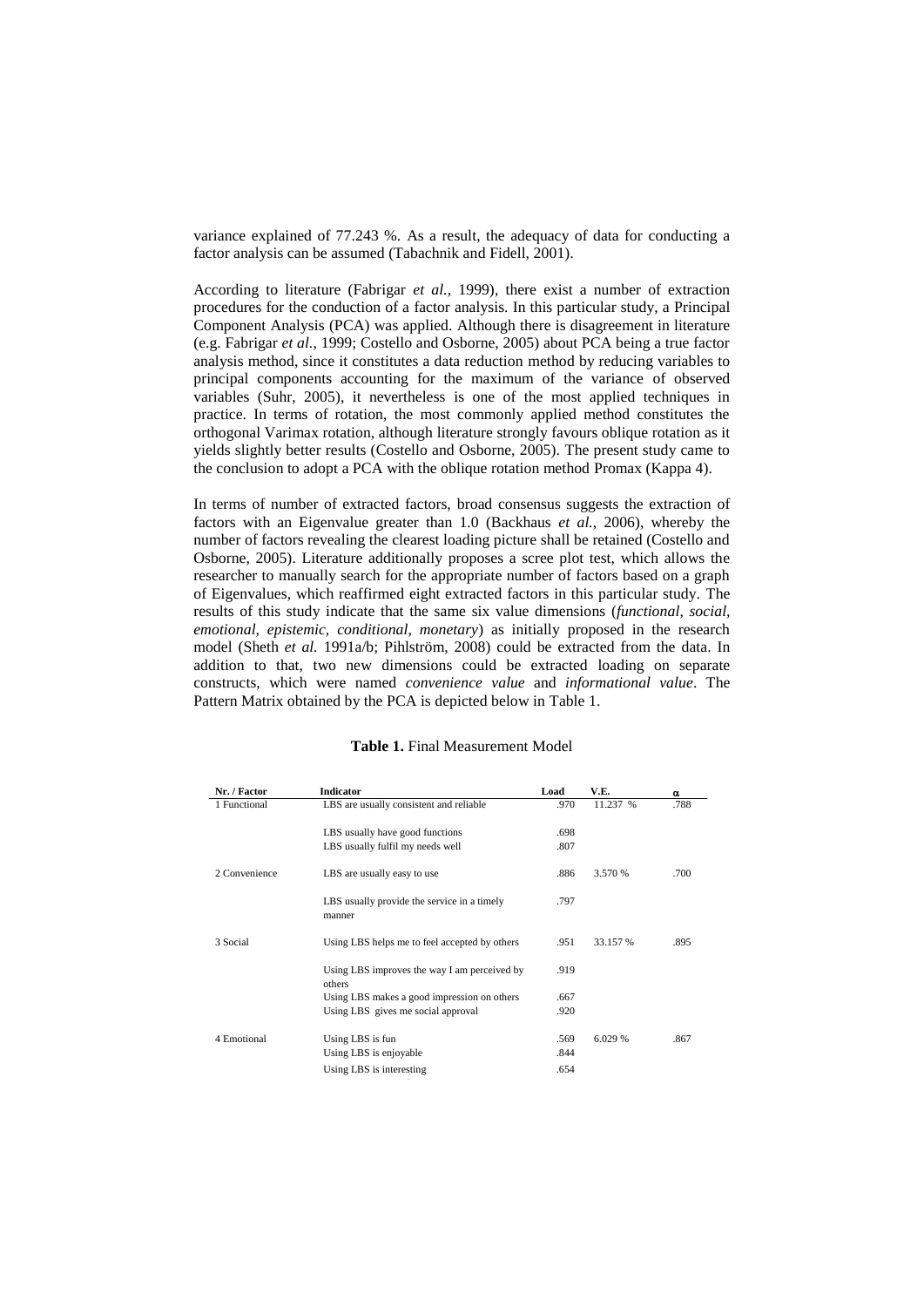|                                                 | Using LBS is a good pastime.                                                                 |                                                  | .844         |         |      |
|-------------------------------------------------|----------------------------------------------------------------------------------------------|--------------------------------------------------|--------------|---------|------|
| 5 Epistemic                                     | I use LBS to experiment with new ways of<br>doing things                                     |                                                  | .844         | 7.218 % | .819 |
|                                                 | I use LBS to test new technologies                                                           |                                                  | .796         |         |      |
|                                                 | I use LBS out of curiosity                                                                   |                                                  | .819         |         |      |
| 6 Monetary                                      | I value if LBS provide good service for the<br>price                                         |                                                  | .942         | .695    |      |
|                                                 | LBS are usually reasonably priced                                                            |                                                  | .866         |         |      |
| 7 Conditional                                   | I value the independence of place and time<br>offered by using LBS                           |                                                  | .647         | 7.782 % | .824 |
|                                                 | I value the knowledge about places I get by<br>using LBS                                     |                                                  | .652         |         |      |
|                                                 | I value the feeling that by using LBS I can<br>orient myself even in unfamiliar environments |                                                  | .675         |         |      |
|                                                 | I value the permanent availability of<br>information by using LBS                            |                                                  | .821         |         |      |
| 8 Informational                                 | I value the up-to-date information that LBS<br>offer                                         | I value the real time information that LBS offer | .772<br>.877 | 4.563 % | .773 |
| Attitude                                        | It is a good idea to use LBS                                                                 |                                                  |              |         | .905 |
|                                                 | I am favourable about using LBS                                                              |                                                  |              |         |      |
|                                                 | I think using LBS is a positive experience                                                   |                                                  |              |         |      |
| <b>Behavioural</b><br>Intention                 | Given the chance, I intend to use LBS                                                        |                                                  |              |         | .834 |
|                                                 |                                                                                              | I expect my use of LBS to continue in the future |              |         |      |
|                                                 | I will use LBS more frequently in the future                                                 |                                                  |              |         |      |
|                                                 | I will recommend others to use LBS                                                           |                                                  |              |         |      |
|                                                 | Next time I need travel information, I intend to                                             |                                                  |              |         |      |
|                                                 | use LBS for this purpose                                                                     |                                                  |              |         |      |
| <b>Total Variance Explained</b>                 |                                                                                              |                                                  | 77.243 %     |         |      |
| Kaiser-Meyer-Olkin Measure of Sampling Adequacy |                                                                                              |                                                  | .848         |         |      |
| <b>Bartlett's Test of Sphericity</b>            |                                                                                              | Approx. Chi-Square                               | 1680.493     |         |      |
|                                                 |                                                                                              | df                                               |              | 276     |      |
|                                                 |                                                                                              | Sig.                                             |              | .000    |      |

### **4.3 Results of the Regression Analysis**

A regression analysis was performed to test the 13 initially hypothesised relationships as well as the four additional relationships between the newly developed dimensions (*informational value* and *convenience value*) and the dependent variables [\(Table 2\)](#page-7-0). The coefficients indicate that all of the total 17 hypotheses, except one, could be supported. Whilst all values prove to have a significant positive correlation with behavioural intention, convenience value does not show a statistically important relationship but tends to, by slightly exceeding the significance level  $(\beta = 176, p-value$ .053). All other perceived value dimensions namely *functional*, *social*, *emotional*, *epistemic* and *conditional value* as well as the newly extracted *informational value* have a positive correlation with the mediating variable *attitude* as well as with the outcome variable *behavioural intention*. Thereby, it has become evident that functional value has the strongest influence on attitude  $(B=.658***)$ , which was followed by emotional value  $(B=.587***)$  and conditional value  $(B=.504***)$ . The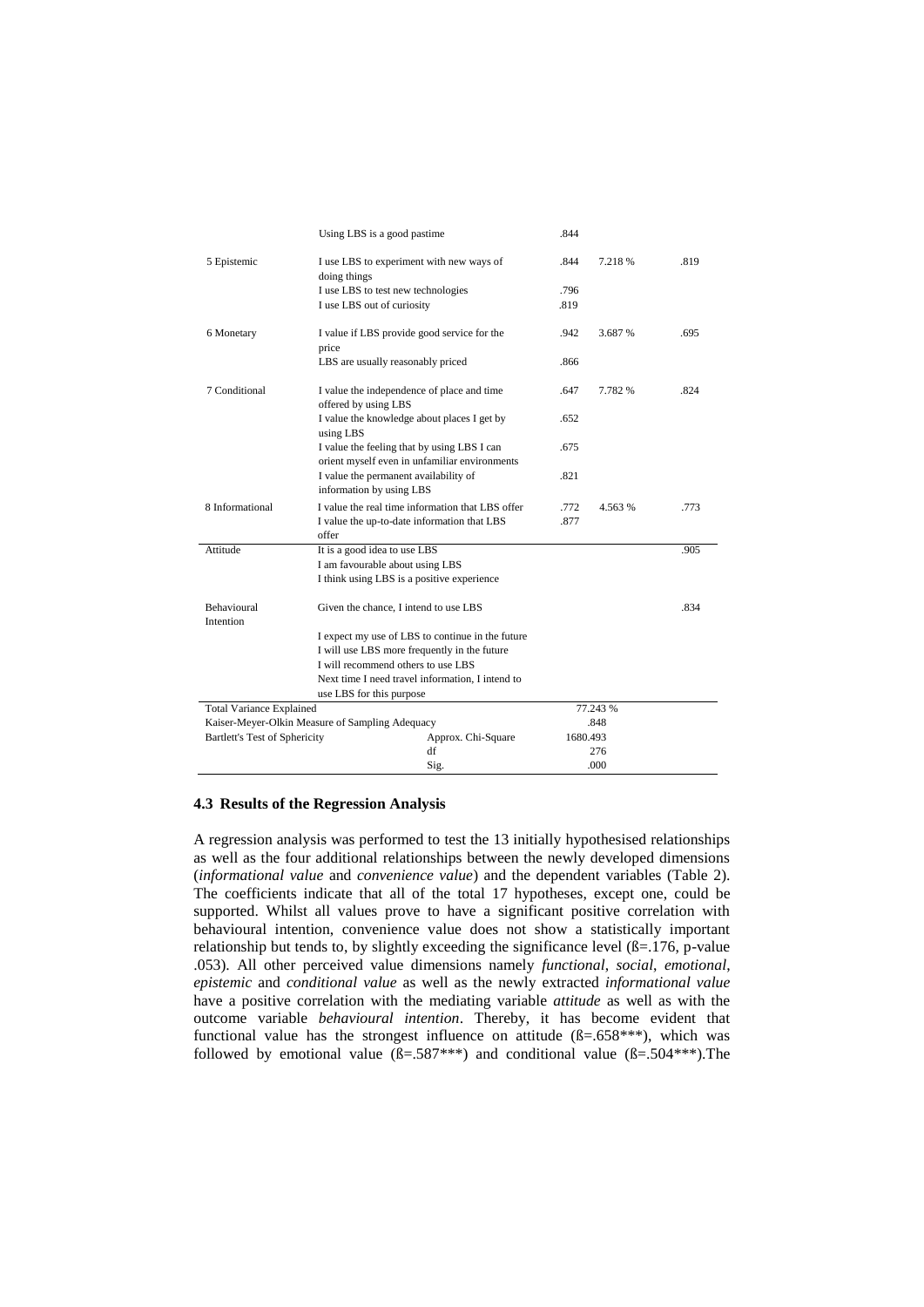relationship between values and attitude is well established in literature and could also be confirmed in this particular study, by supporting all proposed hypotheses (H1., H2., H3., H4., H5., H6.). In terms of the relationship between values and behavioural intention, conditional value appeared to be the strongest indicator  $(B=.538***)$ , followed by epistemic value  $(B=.522***)$  and emotional value  $(B=.515***)$ . All initially proposed hypotheses (H7., H8., H9., H10., H11., H12.) could be supported. The new dimension informational value shows a comparably weak relationship with attitude ( $\beta = .348***$ ), respectively behavioural intention ( $\beta = .320***$ ), likewise does convenience value with a weak effect on attitude  $(B=.255**)$  and an insignificant effect on behavioural intention  $(B=176)$ . The latter results can presumably be attributed to the fact that these value dimensions were not tested as a full construct but rather constitute split-offs from other value dimensions. However, the newly developed values can be considered for testing in future research. The relationship between attitude and behavioural intention showed a particularly strong effect, with a coefficient of ( $\beta$ =.742\*\*\*), which hence leads to the verification of H13. [Table 2](#page-7-0) depicts the results of the hypotheses test by outlining the correlation coefficient (Beta Coefficient), significance, t-value,  $R<sup>2</sup>$  and the indication of whether the hypotheses are supported or not.

### **Table 2.** Hypotheses Test

<span id="page-7-0"></span>

|                  | <b>Hypotheses</b>             | ß         | t-value | Sign. | $\mathbb{R}^2$ | <b>Supported</b> |
|------------------|-------------------------------|-----------|---------|-------|----------------|------------------|
| H1.              | Functional value -> Attitude  | $.658***$ | 9.564   | .000  | .433           | Yes              |
| H <sub>2</sub> . | Social value -> Attitude      | $.322***$ | 3.722   | .000  | .103           | Yes              |
| H3.              | Emotional value -> Attitude   | .587***   | 7.939   | .000  | .344           | Yes              |
| H4.              | Epistemic value -> Attitude   | .453***   | 5.559   | .000  | .205           | Yes              |
| H <sub>5</sub> . | Conditional value -> Attitude | $.504***$ | 6.389   | .000  | .254           | Yes              |
| H <sub>6</sub> . | Monetary value -> Attitude    | .438***   | 5.333   | .000  | .192           | Yes              |
| new              | Convenience value -> Attitude | $.255**$  | 2.885   | .005  | .065           | (Yes)            |
| new              | Informational value ->        | $.348***$ | 4.063   | .000  | .121           | (Yes)            |
|                  | Attitude                      |           |         |       |                |                  |
| H7.              | Functional value ->           | .447***   | 5.478   | .000  | .200           | Yes              |
|                  | <b>Behavioural Intention</b>  |           |         |       |                |                  |
| H8.              | Social value -> Behavioural   | .430***   | 5.223   | .000  | .185           | Yes              |
|                  | Intention                     |           |         |       |                |                  |
| H9.              | Emotional value ->            | $.515***$ | 6.583   | .000  | .265           | Yes              |
|                  | <b>Behavioural Intention</b>  |           |         |       |                |                  |
| H10.             | Epistemic value ->            | $.522***$ | 6.702   | .000  | .272           | Yes              |
|                  | <b>Behavioural Intention</b>  |           |         |       |                |                  |
| H11.             | Conditional -> Behavioural    | $.538***$ | 6.984   | .000  | .289           | Yes              |
|                  | Intention                     |           |         |       |                |                  |
| H12.             | Monetary value ->             | $.460***$ | 5.681   | .000  | .212           | Yes              |
|                  | <b>Behavioural Intention</b>  |           |         |       |                |                  |
| new              | Convenience Value->           | .176      | 1.954   | .053  | .031           | (No)             |
|                  | <b>Behavioural Intention</b>  |           |         |       |                |                  |
| new              | Informational Value ->        | $.320***$ | 3.695   | .000  | .102           | (Yes)            |
|                  | <b>Behavioural Intention</b>  |           |         |       |                |                  |
| H13.             | Attitude -> Behavioural       | $.742***$ | 12.111  | .000  | .550           | Yes              |
|                  | Intention                     |           |         |       |                |                  |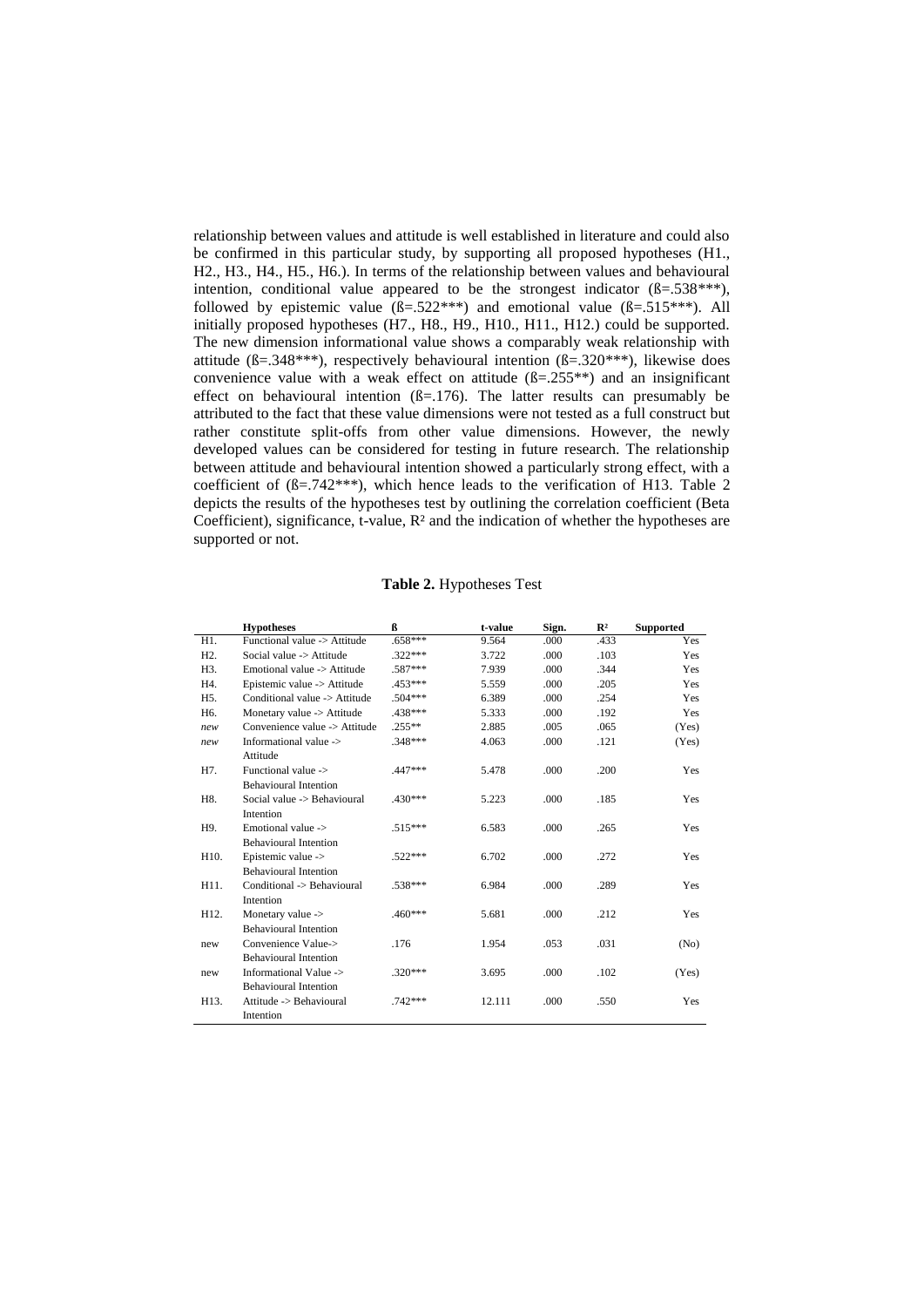### **5 Discussion**

The findings gathered by the factor analysis did not only confirm the initially proposed six-dimensional scale but also revealed two additional factors, which led to the suggestion of an extended model by proposing two new dimensions labelled informational value and convenience value. The conceptual idea of the latter value is consistent with findings by Pura (2005), who, in the context of electronic services split Sheth *et al.*'s (1991a) original functional dimension into convenience and monetary value, by acknowledging the importance of convenience in the field of mobile service use. The items of the informational value dimension were predominantly drawn from the qualitative user content analysis, indicating a strong need for multiple types and sources of information when using LBS. Due to the fact that these items loaded on a distinct factor and were not associable to the conditional value dimension, as proposed earlier, the actual need for an informational value factor when dealing with LBS has evidently been confirmed.

The results gathered from the regression analysis of the structural model demonstrate that, apart from one, all hypothesised paths between the value dimensions and the dependent variables, could be supported. This leads to the argumentation that all values positively affect the user's attitude and behavioural intention to use touristic location based services. However, the findings also reveal that the effects of value dimensions on the former and latter variable do not necessarily correspond. As a matter of fact, it is evident that functional value of LBS, for instance, constitutes the strongest determinant of attitude towards using LBS, whereas conditional value is the strongest predictor of behavioural intention. In this sense, results indicate that in terms of attitude, functional value could be revealed to have the strongest correlation, followed by emotional value and conditional value. With regard to behavioural intention, conditional value proved to be the strongest indicator, followed by epistemic value and emotional value.

# **6 Conclusion**

Location based services are predicted to find wide application within the tourism industry in the coming years. However, to date, LBS have not found yet the foretold adoption by the mass market, arguably due to generally missing understanding of the real values inherent in location based services. As a result, the aim of the present study was to investigate the perceived value of touristic location based services from a user-centric perspective. For this purpose, the study adopted the framework of perceived value rather than traditional technology-oriented theories, which have been numerously applied in the past. This allow to gain a more comprehensive understanding in order to explore the full complexity of the underlying value perceptions of location based services. The study developed a six-dimensional research model for the particular context of location based services by conflating elements of the original models developed by (Sheth's, 1991a/b) and Pihlström (2008).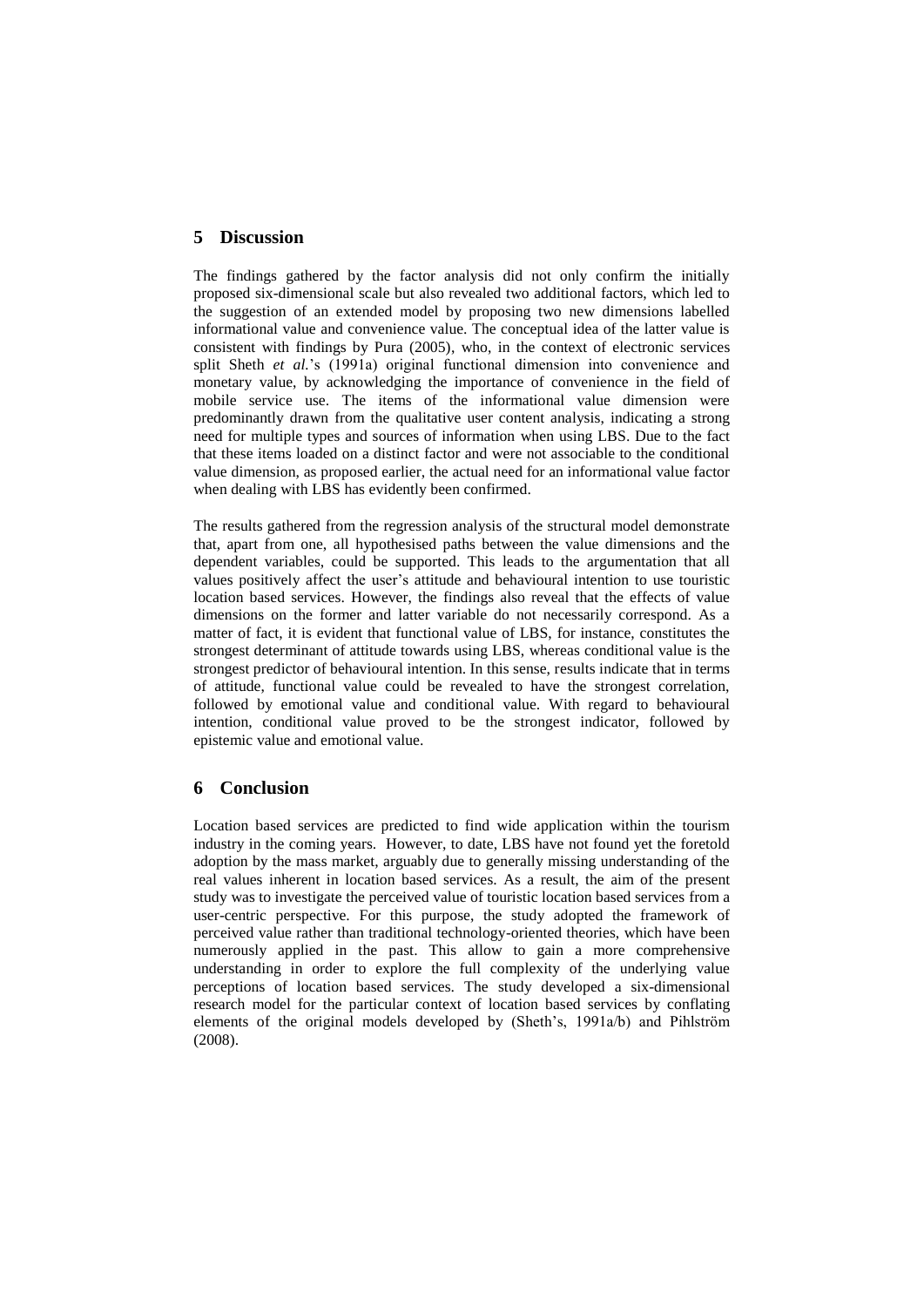The adoption of a sequential exploratory strategy by implementing qualitative and quantitative methods in a sequential manner ensured the development of a valid measurement scale with dimensions and items appropriate for the context of LBS. The subsequent conduction of a quantitative survey had the aim to explore the value perceptions of location based services. The statistical analysis by means of a factor analysis affirmed all six initially proposed value dimensions from literature and extended the original model by two new value dimensions, namely informational value and convenience value. A consequent regression analysis tested the structural model in terms of the hypothesised correlations between all values and the mediating, respectively outcome variable, the majority of which could be supported.

# **7 Implications and Future Research**

The application of the framework of perceived value contributed to the understanding of technological innovations by applying the consumer-oriented perceived value construct rather than purely technology-adoption oriented models, as numerously used in past research. Thereby, the demand of current literature for adopting a multidimensional approach could be taken into account.

Acknowledging the limitations of this study in terms of the small sample size, the consequent limited generalisability as well as the inclusion of LBS users only; further research in the field of touristic LBS is needed to validate the preliminary results of this exploratory study. Moreover, the replication of the newly developed eightdimensional construct in further studies, particularly in the context of mobile services, is highly encouraged. Although single items of the newly extracted dimensions need further improvement, there is great potential that this model could serve as a valid framework for further research in an information technology context.

Given the increasing proliferation of LBS, the results of the present study have crucial implications for various industry sectors. Given the high consumer expectations towards mobile services on the one end and the relatively low willingness to adopt these on the other end, the industry has to respond by both integrating and actively communicating the distinct values of these services to end-users. From a managerial standpoint, the findings provide critical knowledge in terms of the real values of using location based services. Industry players such as marketers, developers or service providers can profit from the gathered findings by implementing the identified values in the programming process or by communicating specific values more effectively. Moreover, the knowledge about which values particularly affect the user's attitude, respectively the intention to use LBS entails essential implications for practice. Finally, given the assumption that non-users do not know what to expect from LBS, the revealed values can be emphasised in the encouragement of non-users to adopt location based services in the future.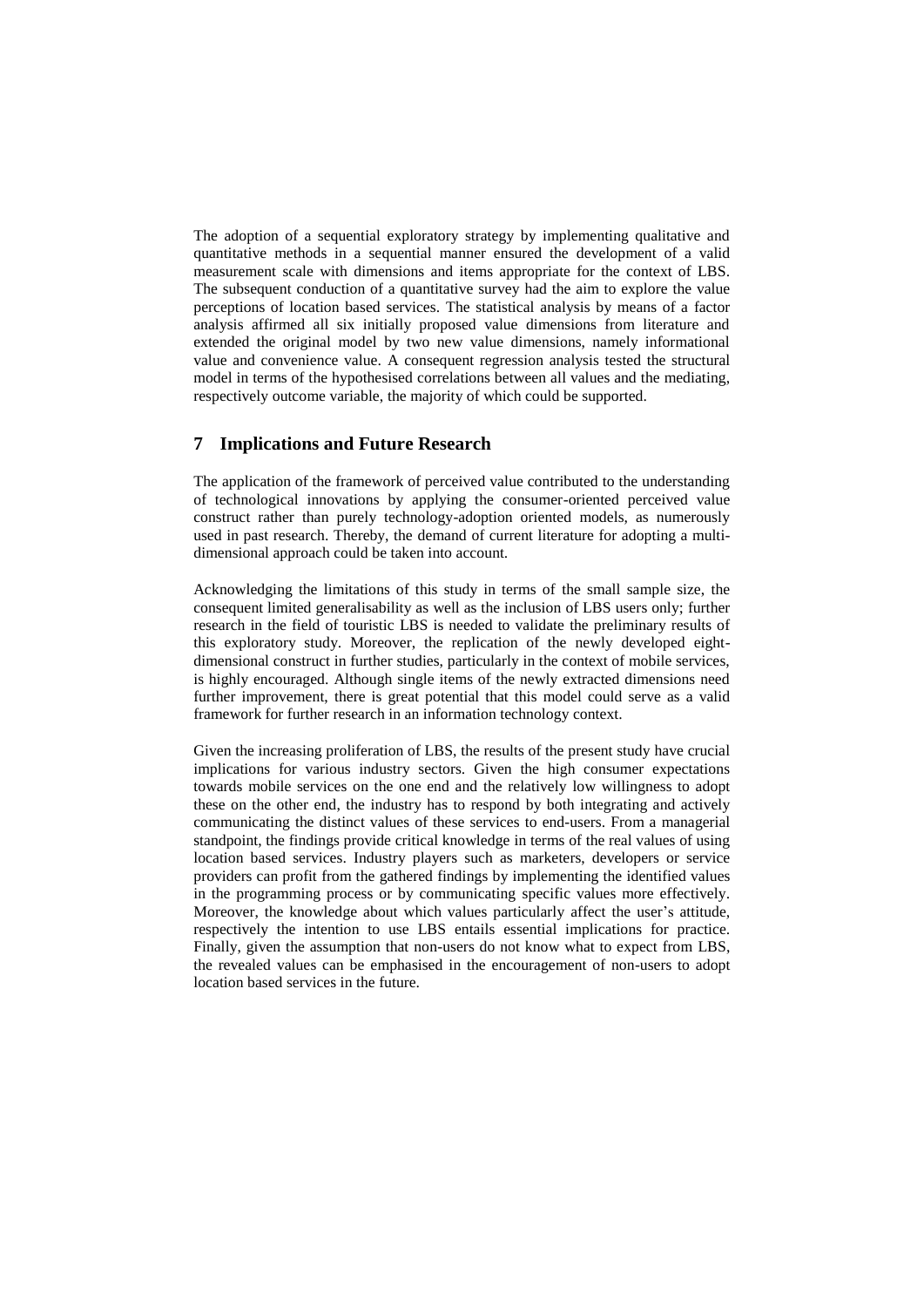#### **References**

- Backhaus, K., Erichson, B., Plinke, W. & Weiber, R. (2006). *Multivariate Analysemethoden: Eine anwendungsorientierte Einführung.* 11th edn. Berlin: Springer.
- Balasubramanian, S., Peterson, R.A. & Jarvenpaa, S.L. (2002). Exploring the implications of m-commerce for markets and marketing. *Journal of the Academy of Marketing Science*, 30(4): 348-361.
- Bettman, J., Luce, M. & Payne, J. (1998). Constructive consumer choice processes. *Journal of Consumer Reserach*, 25(3): 87-96.
- Bigné, E., Sanz, S., Ruiz, C. & Joaquín, A. (2010). Why Some Internet Users Don't Buy Air Tickets Online. In U. Gretzel, R. Law & M. Fuchs (Eds.), *Information and communication technologies in tourism*. Wien: Springer: 209-222.
- Blanford, R. (2010). *comScore data shows smartphone situation in Europe*. [Online]. Available at:http://www.allaboutsymbian.com/news/item/11342\_comScore\_data\_shows\_smartph one.php (Accessed: 13 August 2010).
- Costello, A.B. & Osborne, J.W. (2005). Best Practices in Exploratory Factor Analysis: Four Recommendations for Getting the Most From Your Analysis. *Practical Assessment, Research & Evaluation,* 10(7): 1-9.
- Creswell, J.W. (2003). *Research Design: Quantitative, Qualitative, and Mixed Methods Approaches.* Thousand Oaks: Sage Publications, Inc.
- Davis, F.D. (1989). Perceived usefulness, perceived ease of use, and user acceptance of information technology. *MIS Quarterly*, 13(3): 318-340.
- Davis, F.D., Bagozzi, R. & Warshaw, P. (1989). User acceptance of computer technology: A comparison of two theoretical models. *Management Science*, 35(8): 982-1003.
- DeSarbo, W., Jedidi, K. & Sinha, I. (2001). Customer value analysis in a heterogeneous market. *Strategic Management Journal*, 22: 845-857.
- [Dickinger, A.](http://www.modul.ac.at/biblio/author/Dickinger) (2006). *[Mobile Service Usage: Antecedents and Behavioral Consequences of](http://www.modul.ac.at/node/428)  [Perceived Quality in User Segments.](http://www.modul.ac.at/node/428)* Institute for Tourism and Leisure Studies, Vienna, Vienna University of Economics and Business Administration.
- Egger, R. & Jooss, M. (2010). Die Zukunft im mTourism: Ausblick auf Technologie- und Dienstentwicklung, In R. Egger & M. Jooss (Eds.), *mTourism: Mobile Dienste im Tourismus.* Wiesbaden: Gabler Verlag: 11-25.
- Fabrigar, L.R., Wegener, D.T., MacCallum, R.C., & Strahan, E.J. (1999). Evaluating the use of exploratory factor analysis in psychological research. *Psychological Methods*, 4: 272- 299.
- Göll, N., Lassnig, M. & Rehrl, K. (2010). Location-Based Services im mTourismus: Quo Vadis? In R. Egger & M. Jooss (Eds.), *mTourism Mobile Dienste im Tourismus*. Wiesbaden: Gabler Verlag: 27-44.
- Kim, H., Chan, C.H. & Gupta, S. (2005). Value-based adoption of mobile internet: an empirical investigation. *Decision Support Systems*, 43: 111-126.
- Kleijnen, M., Wetzels, M. & De Ruyter, K. (2004). Consumer Acceptance of Wireless Finance. *Journal of Financial Services Marketing,* 8(3): 206-218.
- Komulainen, H., Mainela, T., Tähtinen, J. & Ulkuniemi, P. (2004). Exploring customer perceived value in a technology intensive service innovation. *Proceedings of the 20th IMP Conference in Copenhagen*, Denmark.
- Kumar, A. & Lim, H. (2008). Age differences in mobile service perceptions: comparison of Generation Y and baby boomers. *Journal of Services Marketing*, 22(7): 568-577.
- Lubbe, B.A. & Louw, L. (2010). The perceived value of mobile devices to passengers across the airline travel activity chain. *Journal of Air Transport Management,* 16: 12-15.
- Oh, H. (1999). Service quality, customer satisfaction and customer value: A holistic perspective. *International Journal of Hospitality Management*, 18: 67-82.
- Pedersen, P.E. (2005). Adoption of mobile internet services: an exploratory study of mobile commerce early adopters. *Journal of Organizational Computing and Electronic Commerce*, 15(3): 203.